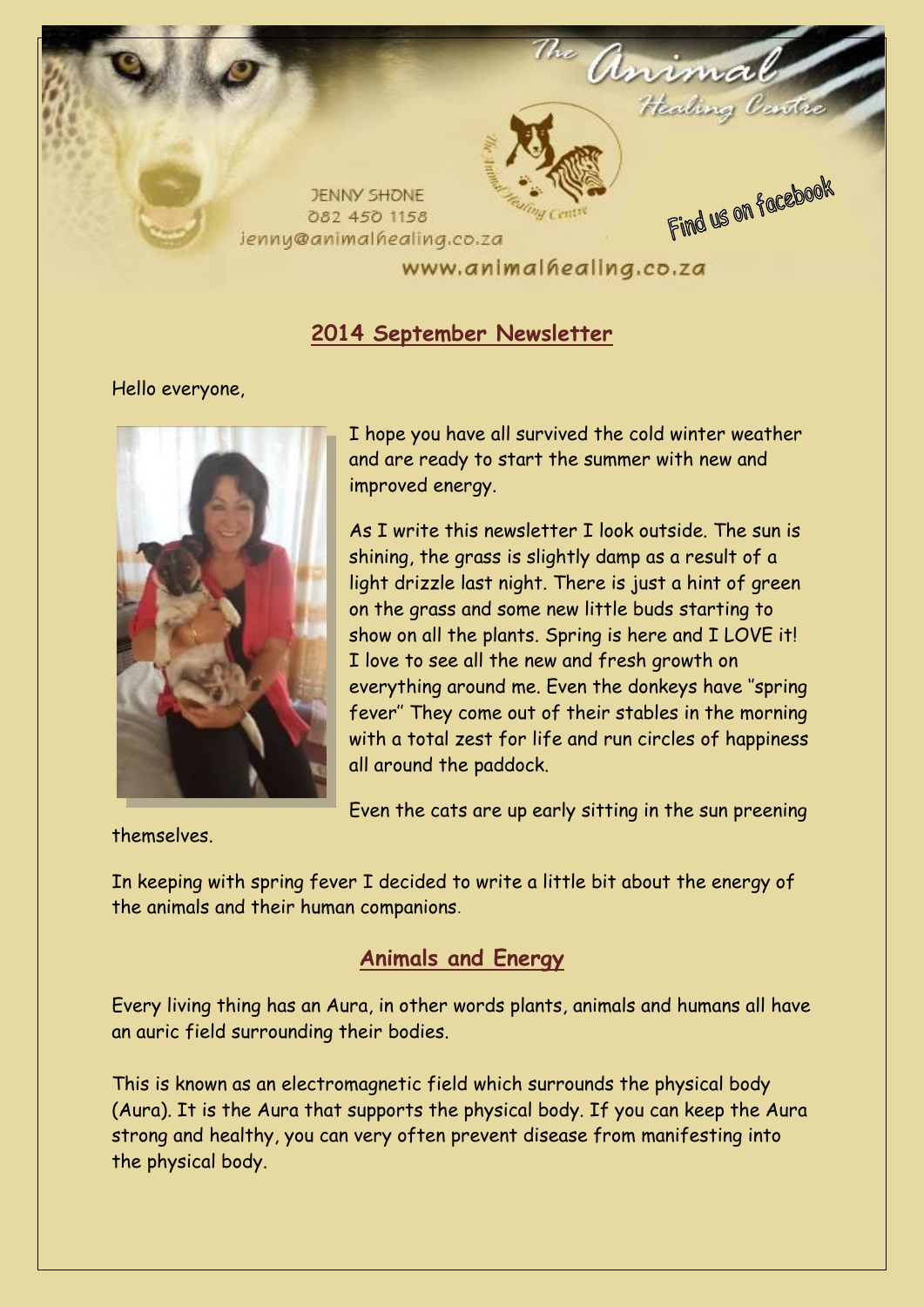When a pregnancy occurs in a human or an animal the first thing to appear is the Energy Field (Aura) and once the energy field is in place then the Soul can enter. The Soul often enters and leaves the energy field a few times before finally deciding to settle.

The same applies when a Soul is preparing to leave the physical body to cross over. Very often when someone is kept on life support machines, the Soul has already left and the machines are only keeping the physical body going.

There are also many reasons why animals get sick just like their human counterparts. When the energy field becomes weakened it leads to illness manifesting in the physical body.

The energy fields become torn, perforated, damaged and weakened, which can be caused by a number of things. Only some of these are within our control. For example some of the things that are out of our control are the inheritance of genetic coding that directly effects the functioning of the immune system, or the body's coping abilities to deal with stress.

Animals experience stress in many different ways, just as humans do, though an animal's experience of stress is far more detrimental to them than it is to humans. This is because animals lack the ability to process those stresses that affect their lives, and so they often react to change through fear and anxiety.

Animals come into our lives often to assist us with lessons and experiences, even healing us on an emotional level. In doing so, they often take on our stresses and health issues.

You will often notice someone on medication for arthritis will have a dog also being treated for the same ailment. On occasion you will even find the problem seen in the animal before the human.

So called problem dogs often come out of homes where there is a lot of stress and bickering. As they lack the ability to process their fears and anxieties. This can later result in diseases or certain behaviour issues. For this reason it is an excellent tool to be able to telepathically communicate with animals and find out all the stresses that they are feeling so that we can help them process this out of their system.

By being able to see the Aura, cleanse and balance it, you will be able to remove any problem areas before they manifest as disease in the physical body.

Animals that experience long term repeated exposure to physical abuse, negative thoughts and energies, and non-positive emotions from their care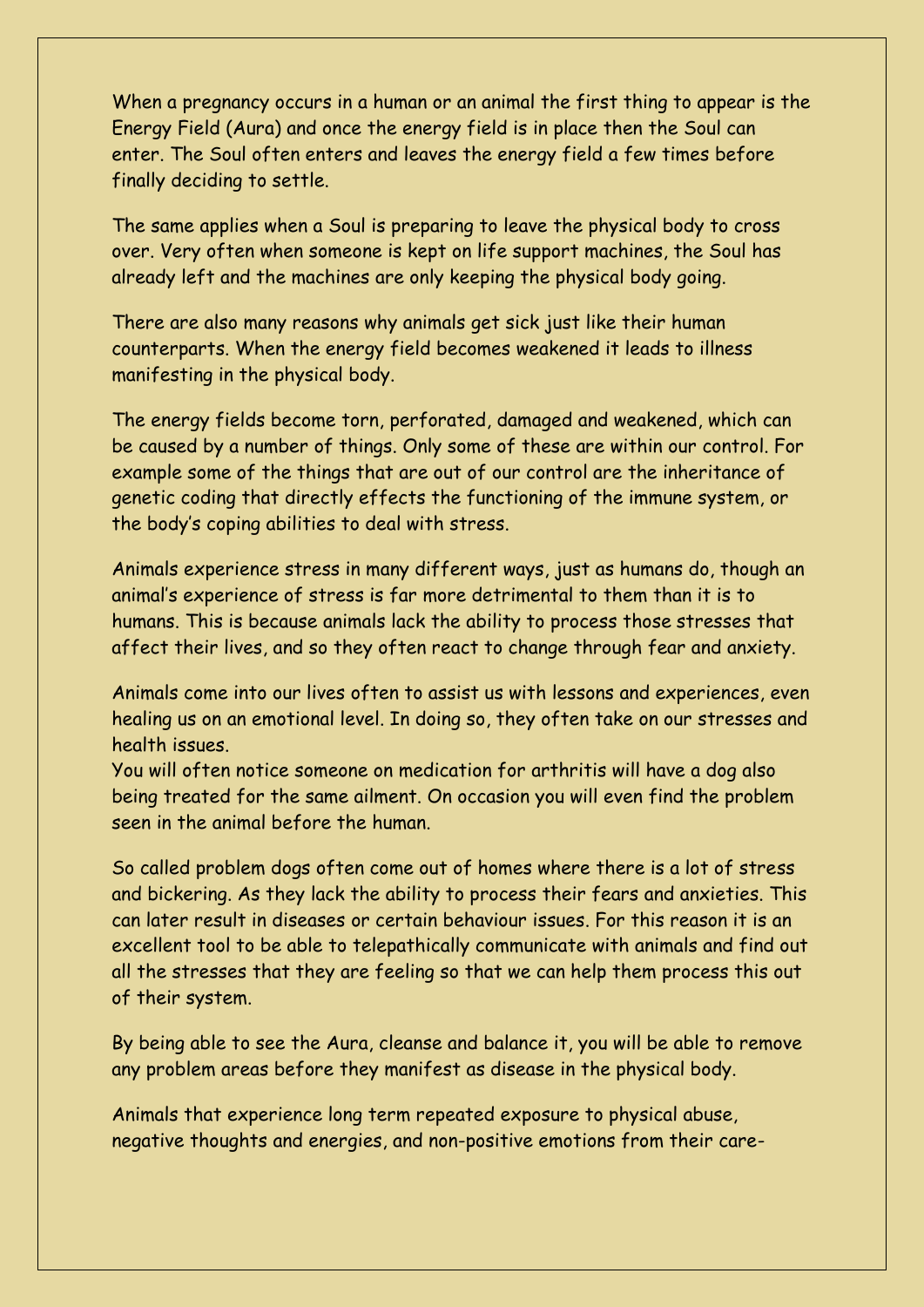takers can result in severe damage to their Auric Field. This lack of harmony in their lives produces a continuous stressful existence for them.

Trauma to any part of the body can de-rail the Life Force Energy within the animal, affecting the physical body on a cellular level, and the Etheric body on a psychic level

Although animals don't as a rule take drugs or alcohol, some animals are dependent on drugs to manage debilitating diseases in order to survive. These include Diabetes, Addison disease, Thyroid disorders, Chemotherapy, Arthritis to name just a few. Although necessary these drugs are foreign and still need to be processed by the metabolism specifically the Liver Kidneys etc. Taking drugs on a long term basis can sometimes have a toxic effect on the physical body, and then also have a damaging effect on the ethereal body.

Another issue can be second hand smoke, which can be just as damaging to animals as it is to us humans. Fortunately we have the ability to request that someone not smoke in our house, car etc. Animals don't have this luxury; they are forced to inhale our second hand smoke, which can lead to a lasting damaging effect to their auric field.

Being exposed to noxious substances where we work or live unhealthy living, poor nutrition, lack of exercise, confinement to small spaces and lack of love can all have a harmful effect on any animal.

All the previous mentioned conditions lead to holes in the Aura which in turn

leads to energies leaking out and causing tiredness. Not to mention being then more vulnerable to the effect of bacteria and viruses entering the physical body and leading to disease.

Most people, unless they are adept at seeing the Aura, will only see the Etheric Aura, which is closest to the physical body. This layer is VERY important in determining the health of the Animal or Human, Body, Mind, and Soul. You can train your eyes to see the other layers of the Aura so that you deepen your insight into the overall nature of the problem.

The bottom line is - A happy balanced and healthy home leads to happy, balanced and healthy animals –

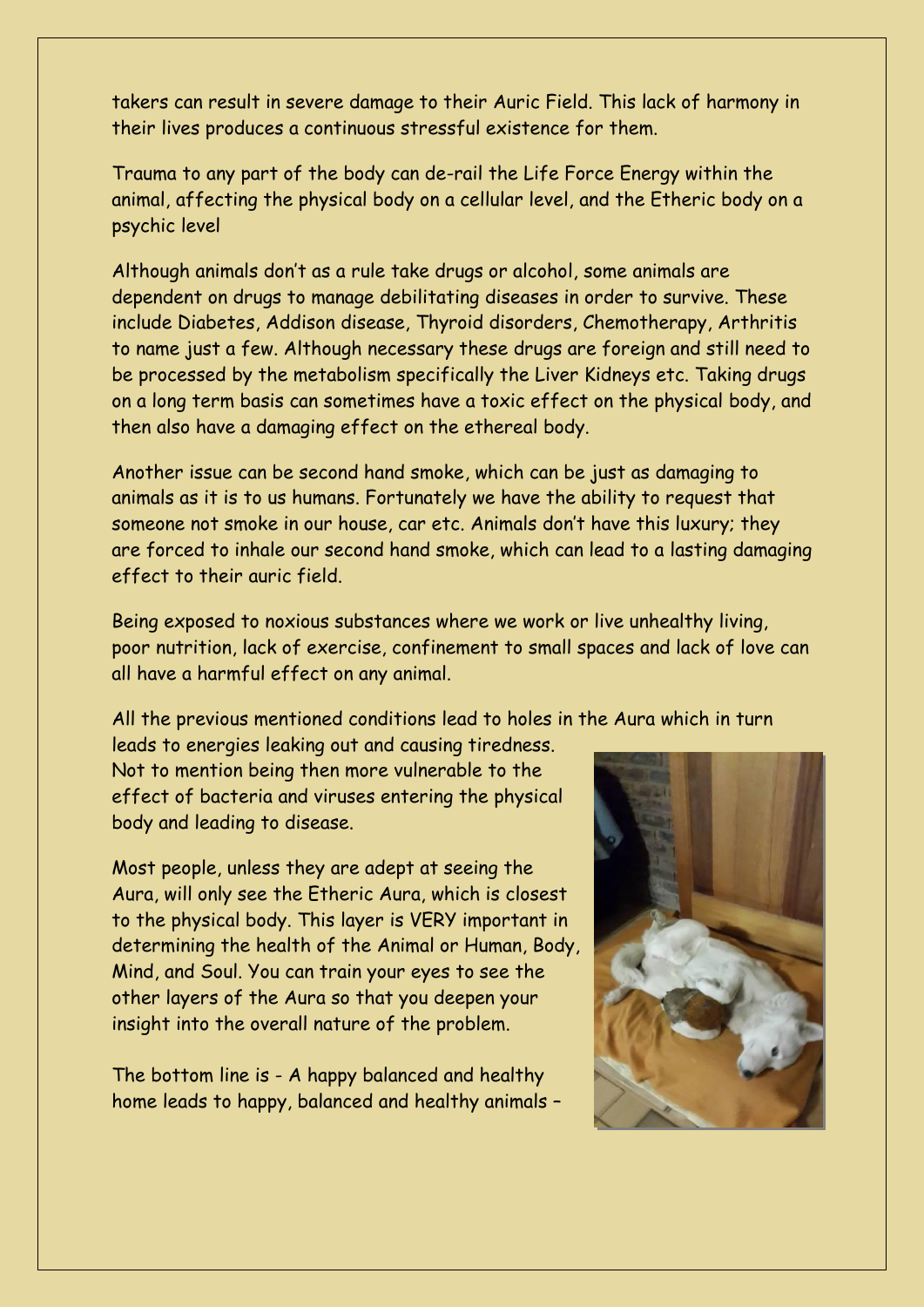#### **Meditation with Jazzbo**



Keli who is a very good friend of mine decided to ''teach'' her dog Jazzbo to meditate. Here she shares her experience with us.

This is their story:

I decided that I need to make more time in my day for spirituality and that I would begin with guided meditations

at the same time every afternoon to start myself off. So at three yesterday I put the cd in, put my meditation cushion down and lit a candle. "Now what?" said Jazzbo. "We are going to do a meditation", I told him, and folded his blue blanket and put it next to my meditation cushion. I knew it would take a few times for him to get used to it, but was not worried as he is so good when I am doing a healing on someone. He sat down and I sat down, put on the cd and lowered my blinders. A little while later I thought, this is great, I am meditating with my dog.

After a little time I heard scratching and scratching. "Jazzbo", I said, "Stop that, I am meditating". "Itchy dogs can't concentrate", said Jazzbo. So I ignored him and eventually he stopped and I really relaxed.

After quite a long while (the meditation is 30 minutes) I felt a bump on my leg, and noticed it was Jazzbo holding his bone. (He always tries to get us to hold it while he chews it). I gently pushed him away, "Jazzbo, stop, I am meditating", I told him. He just came back with his bone. I pushed him away again, "Jazzbo stop". He stopped.

I relaxed again and all was going splendidly until a bone hit me on the leg and fell between my legs. (He likes to throw things in the air). Jazzbo then leapt on my lap to retrieve it. I picked it up and threw it to the side and said, "Jazzbo, stop it now, I am meditating. Stop throwing that bone!". All I need, I thought, is to get hit on the head by a bone while I am meditating.

Soon I relax again, and after a while a bone come flying and lands between my legs. Enough, I think to myself. I lift up one side of my blinder and look Jazzbo in the eye. "Now look here, I say, "you need to stop this, I am meditating".

Jazzbo looks at me, cocks his head to one side, and says "Really?".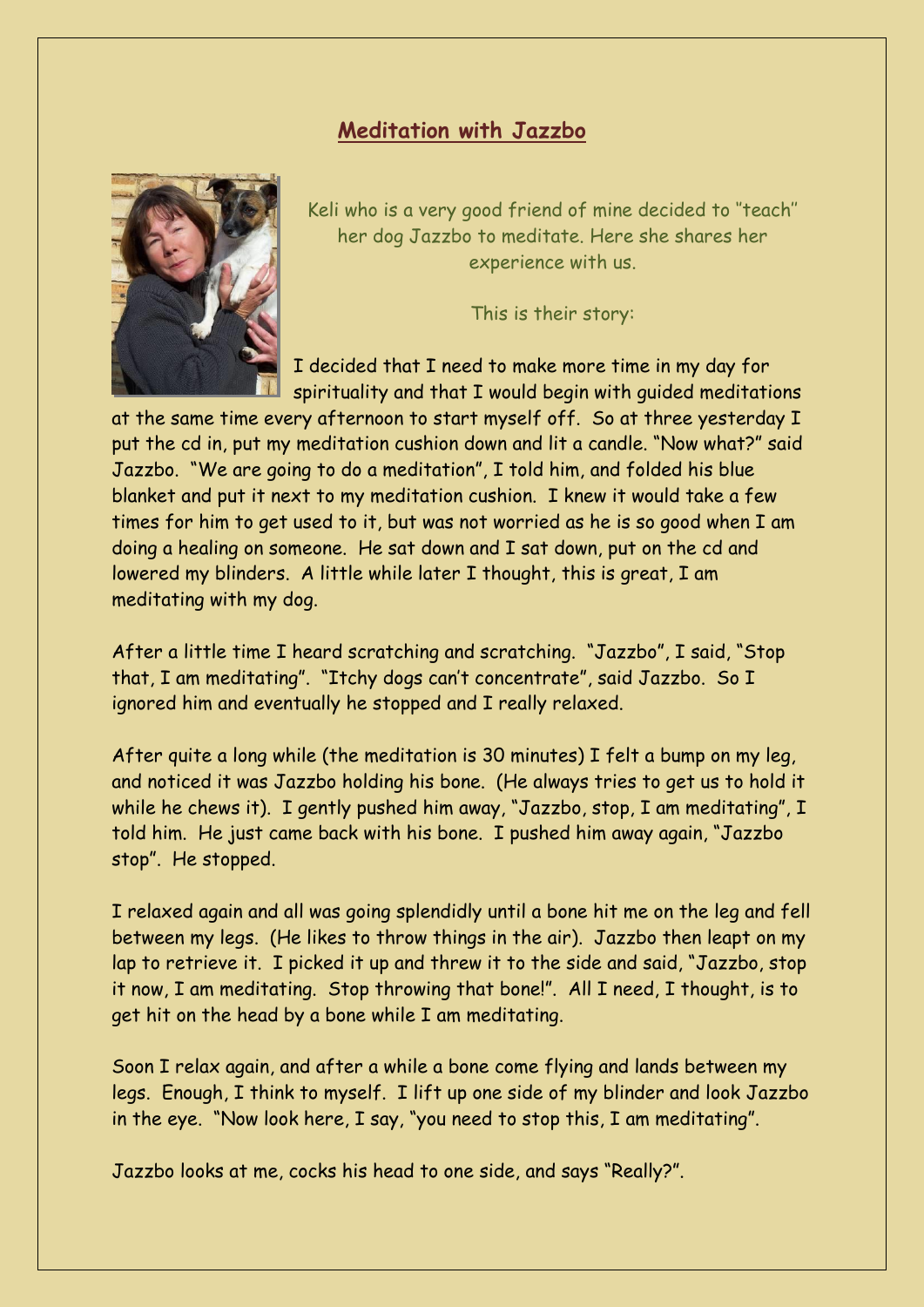I gave up for the moment.

So I will try again today and see how it goes.

The last couple of meditations, Jazzbo has been very good. This is because it has been cold and I made him a hot water bottle, which is his favourite thing besides bacon. He lies on it and becomes completely blissed out.

The next meditation was going well when suddenly I heard him making choking noises. I got a fright and ripped off my blinders and earphones and turned around. He was sitting on a lounge chair, perfectly fine, looked at me and said, "now what?". After that it went well.

Yesterday I took him for a long walk, and then we got ready for meditation. I put on the cd and my blinders and began. Suddenly he was nudging my leg with his ball. I gently pushed him away. (Clearly the walk had not tired him out, but filled him with more energy). It was quiet for a few moments and then I heard "Squeak, squeaky squeak, squeak, squeeeeek!", He was biting the ball and making it squeak, which he very seldom does. I took off my blindfold, took the ball away and changed the cd to a different shorter meditation and started again. I was just getting into it when he started barking right next to me, giving me such a fright I jumped. Then I heard the other dogs in the complex barking, and gave up the meditation altogether.

I will keep trying to win this battle teaching Jazzbo to meditate with me!!!

Thank you Keli and Jazzbo. We all look forward to the next chapter in your meditation experiences.

# Previous Private Workshop



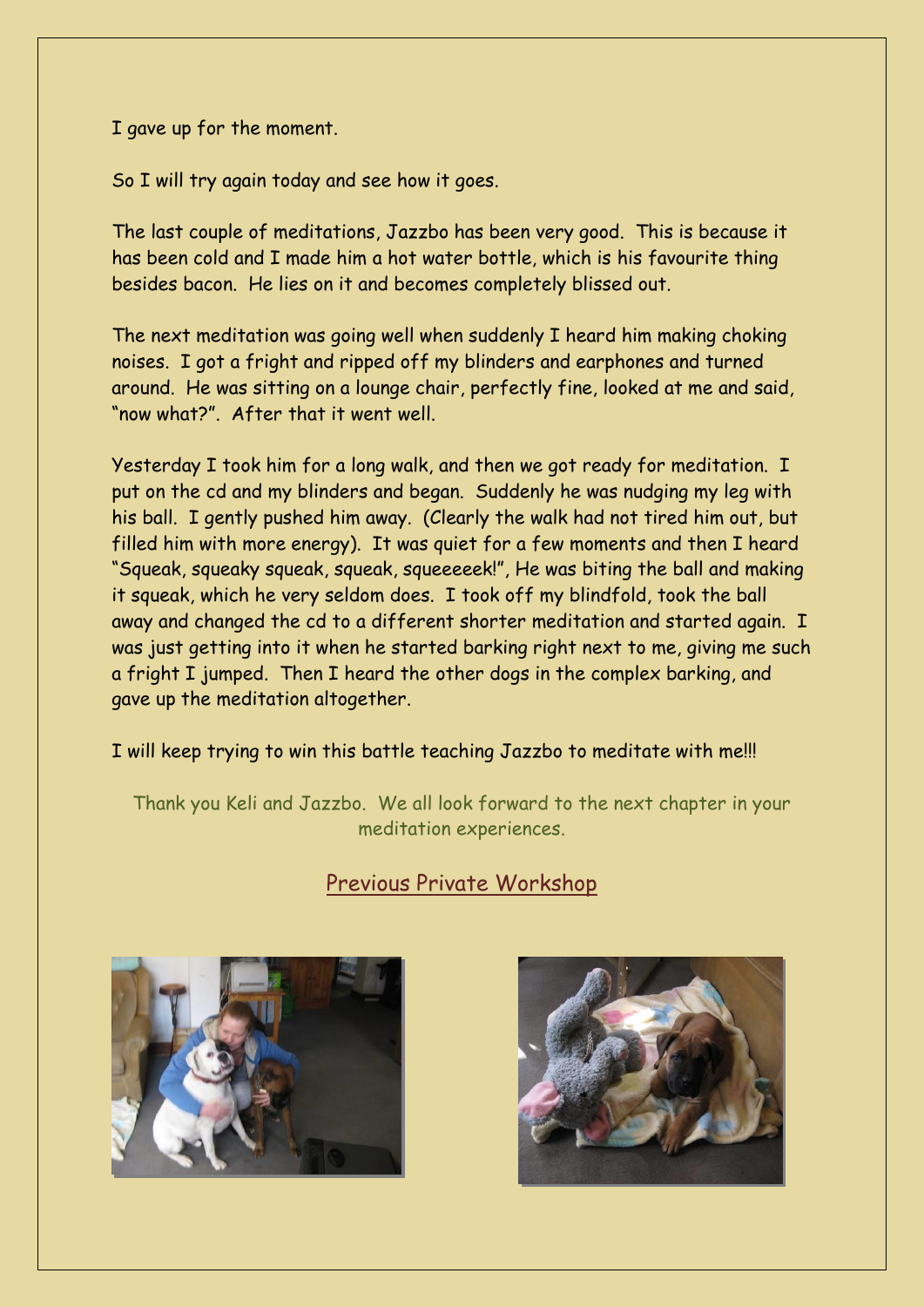The most recent workshop I held was a private workshop in Johannesburg. Ilja, Tigger, Morgan and little Olive took part. It was just awesome working with all of them. Tigger and Morgan ''above left'' injected us with such enthusiasm while little Olive ''above right' 'was SO sweet and gentle.

Their human companion Ilja was so incredibly spot on with all her connections. She is going to do extremely well as an animal communicator. I can't wait to see how she progresses from here

### Forth coming events

Level 1 & 2 Animal Telepathic Communication Workshop will take place on the  $4<sup>th</sup>$ & 5th Oct 2014. This workshop will be held at New Acropolis Centre, 411 Vale Ave, Cnr. Oxford Rd, Ferndale, Randburg: Booking forms on request

12<sup>th</sup> Oct is our annual township Dog show. Please support the animals at Peels farm. This is a dog show with a difference and the dogs will be SO excited to meet as many of you as possible. They love to show off for all of us on their big day.

I can guarantee you that no one will be sad or depressed. You will be amazed at the love you see between the owners and their dogs. Please email me for information [jenny@animalhealing.co.za](mailto:jenny@animalhealing.co.za)

A Gala Charity Dinner:

Saturday, 20 September 2014 a Gala Charity Dinner will be held at the Rivonia Barnyard Theatre. The show is "80's Rewind" and starts at 18h30 for 19h00. The dress is formal. Tickets cost R425 per person which includes about a 4 or 5 course dinner of specially selected dishes by different restaurants (vegetarian options available) and with each course a superb wine has been chosen especially to accompany that particular dish. So, the person gets a meal, all the wine, and a fabulous show – good value for money when taking all this into account. Our charity ''Rainbow Nation Animals'' NPC 2014/061358/08 is one of the beneficiaries and as you know, we need every cent we can get in order to sterilise our township animals, and provide primary health care and veterinary treatment when needed. Our bank account details are:

Rainbow Nation Animals, Standard Bank, Meyerton branch, account no. 331898314

You are welcome to make a donation, or if you pay for a ticket, please can they use the reference 'Gala Dinner'.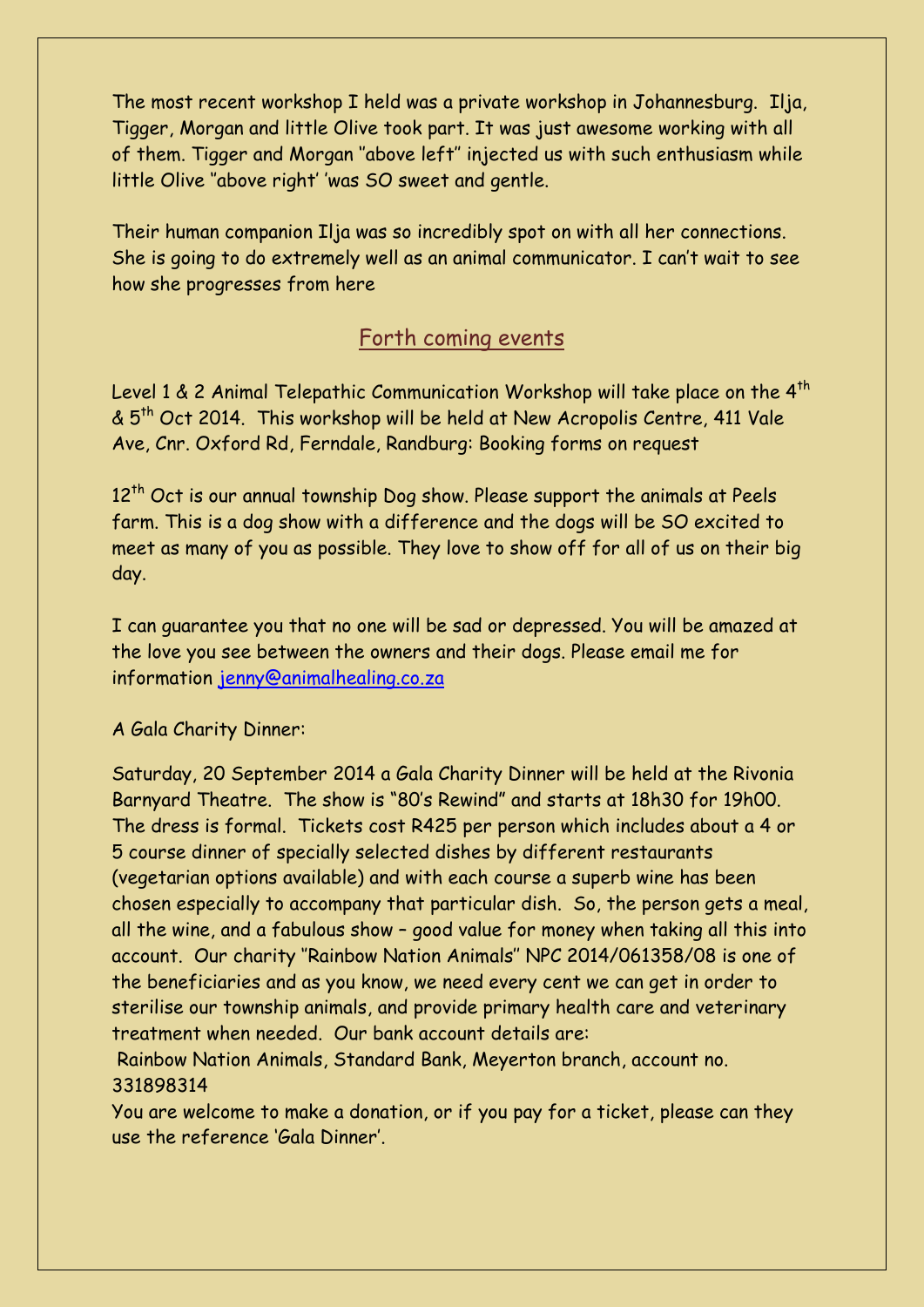Any help will be so appreciated

For more information on the Gala Dinner and the township dog show please contact

**Helen Taylor 082 553 7700 helen@net1.co.za**

#### The White Lion Message for humanity- shared by Ali Wood



I would like to thank Ali Wood for allowing me to share this next message with all of you:

(It is important to contextualise the message and Ali's connection with the White Lion prior to the event, so the first extract is Ali's personal connection followed by the actual message in bold type)

"Some share the messages of the White Lions with such urgency, but have you ever seen lions respond to anything with urgency? There are times we must act swiftly, often in the darkness, but we do not create chaos. We are masters of Zen, of inner peace, of conserving energy for things that really matter. And yet - you do only have a window of opportunity, and so in some sense these messages are true.

We always exist, this Pride, but to bring something into being means just that to bring it into the world through our physical beings - and there is only so much we can do from a distance. That is why we came at this time - to leave our energetic paw prints on the earth once more, and to hold and stabilise the sacred energies through the strength of our core, our bodies and hearts.

We cannot be here at all times, otherwise our impact would be nil - so work with us while you can. We are stronger together. Chose the gentle way [he's talking specifically to me in this moment] - you know what strength lies inside gentle souls, and yet they must grow their inner strength before they can fulfil their purpose here, or the energies and fears of others will overcome them.

You speak of our sacred lands, and here we must agree. Survival is the primary instinct on earth, and no being can fulfil their highest purpose whilst they are